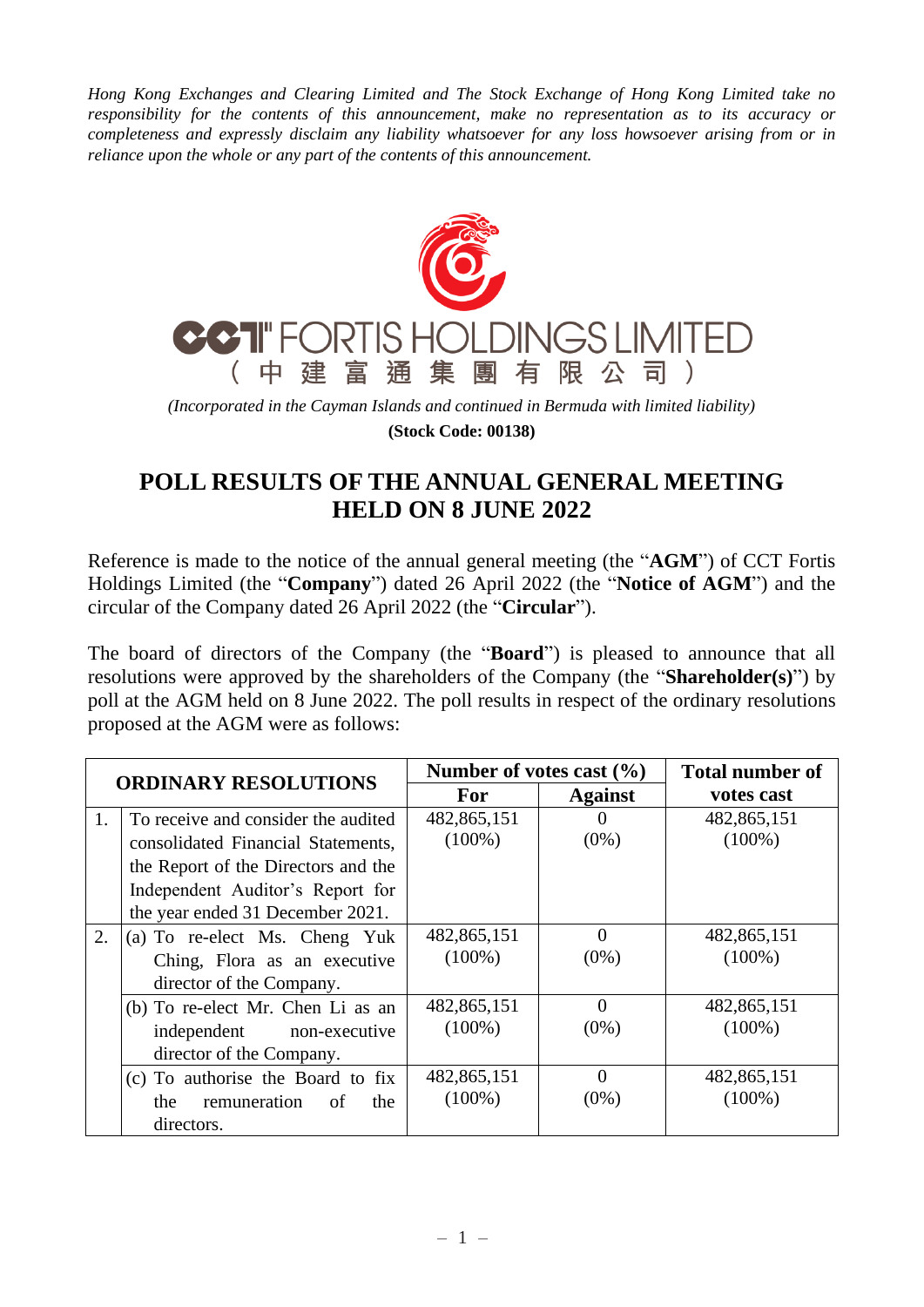| <b>ORDINARY RESOLUTIONS</b> |                                                                                                           | Number of votes cast $(\% )$ |                     | <b>Total number of</b>   |
|-----------------------------|-----------------------------------------------------------------------------------------------------------|------------------------------|---------------------|--------------------------|
|                             |                                                                                                           | <b>For</b>                   | <b>Against</b>      | votes cast               |
| 3.                          | To re-appoint Messrs. Ernst $\&$<br>Young as auditors<br>and<br>to                                        | 482,865,151<br>$(100\%)$     | $\Omega$<br>$(0\%)$ | 482,865,151<br>$(100\%)$ |
|                             | authorise the Board to fix the<br>remuneration of the auditors.                                           |                              |                     |                          |
| 4.                          | To approve the grant of the<br>general mandate to buy back<br>shares of the Company<br>(the<br>"Shares"). | 482,865,151<br>$(100\%)$     | $\Omega$<br>$(0\%)$ | 482,865,151<br>$(100\%)$ |
| 5.                          | To approve the grant of the<br>general mandate to issue new<br>Shares.                                    | 482,865,151<br>$(100\%)$     | $\Omega$<br>$(0\%)$ | 482,865,151<br>$(100\%)$ |
| 6.                          | To approve the extension of the<br>mandate<br>general<br>to<br>issue<br>additional new Shares.            | 482,865,151<br>$(100\%)$     | $\theta$<br>$(0\%)$ | 482,865,151<br>$(100\%)$ |

*Notes:*

- *(i) The number and percentage of votes cast are based on the total number of Shares actually voted by the Shareholders at the AGM in person (or where a corporate representative is allowed, by a duly authorised corporate representative) or by proxy.*
- *(ii) The full text of the ordinary resolutions proposed at the AGM was set out in the Notice of AGM.*

All the ordinary resolutions were duly passed as more than 50% of the votes were cast in favour of each of the ordinary resolutions.

As at the date of the AGM, the total number of Shares in issue was 873,111,452 Shares. At the AGM, there was no Share of the holder that was required under the Rules Governing the Listing of Securities on The Stock Exchange of Hong Kong Limited (the "**Listing Rules**") to abstain from voting on any of the ordinary resolutions, and there was also no Share entitling the holder to attend and abstain from voting in favour of any of the ordinary resolutions at the AGM as set out in Rule 13.40 of the Listing Rules. Accordingly, the total number of Shares entitling the holder to attend and vote for or against the ordinary resolutions at the AGM was 873,111,452 Shares, representing 100% of the total number of issued Shares as at the date of the AGM.

The attendance record of the directors of the Company (the "**Director(s)**") at the AGM is set out as follow:

- the executive Directors, Mr. Mak Shiu Tong, Clement and Ms. Cheng Yuk Ching, Flora; and the independent non-executive Director, Mr. Chow Siu Ngor attended the AGM in person; and

- the independent non-executive Directors, Mr. Chen Li and Mr. Tam King Ching, Kenny attended the AGM by telephone.